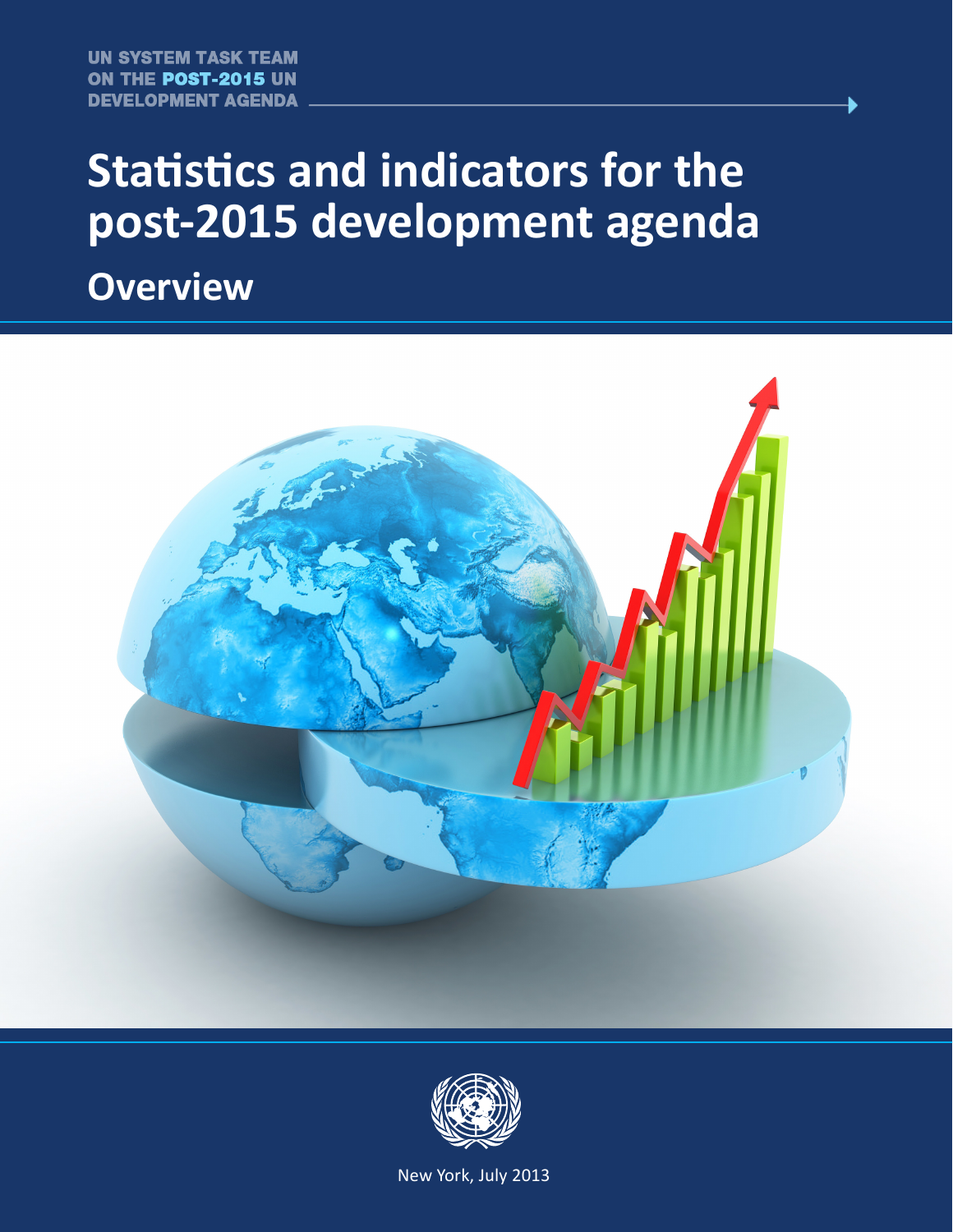The working group on monitoring and indicators was created by the UN System Task Team on the Post-2015 UN Development Agenda to initiate thinking about the challenges of designing an appropriate monitoring framework for the post-2015 agenda. This document represents the collective thinking of over 60 UN entities and is intended to support the multiple discussions taking place about the post-2015 agenda and the identification of sustainable development goals.

http://www.un.org/en/development/desa/policy/untaskteam\_undf/them\_tp2.shtml.

Cover photo: freedigitalphotos.net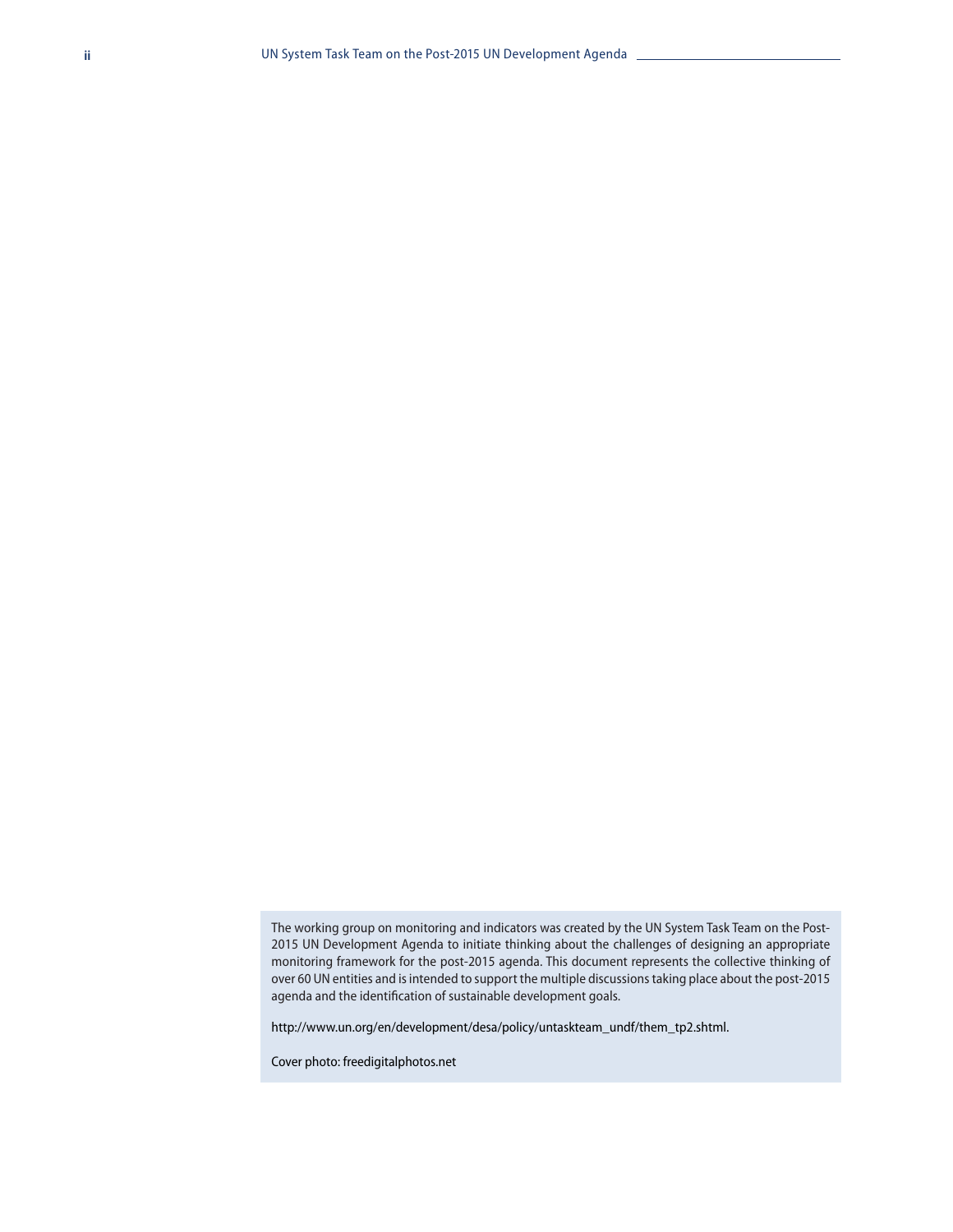## **Statistics and indicators for the post-2015 development agenda**

## **A report from the Working Group on Monitoring and Indicators**

**"It is indispensable to resist any unnecessary complexity." ("***Realizing the Future We Want for All," para. 102***)**

## **Overview**

## **Global monitoring since the Millennium Declaration**

i. The monitoring process for the Millennium Development Goals (MDGs) taught important lessons on how to maintain focus on internationally agreed development goals and targets, while keeping the world informed of achievements, problem areas and emerging issues.

ii. The global statistical community, led by the United Nations Statistical Commission and guided by the United Nations Fundamental Principles of Official Statistics, has played an authoritative and leadership role in strategic and technical guidance for monitoring the MDG indicators, pursuant to General Assembly resolution 57/270B,**1** and must continue to occupy a strategic, oversight position on statistics and indicators for monitoring.

iii. One key lesson learned is that there is clear need for a broad-based technical but inclusive monitoring group, and for a succinct annual report for the public on progress and challenges. The Inter-Agency and Expert Group on MDG Indicators (IAEG) has been critical for the coordination, credibility and

> 1 Throughout this document, UN documents are referred to by their document "symbol". These can be found by visiting the United Nations Official Document System (ODS), available from http:// documents.un.org.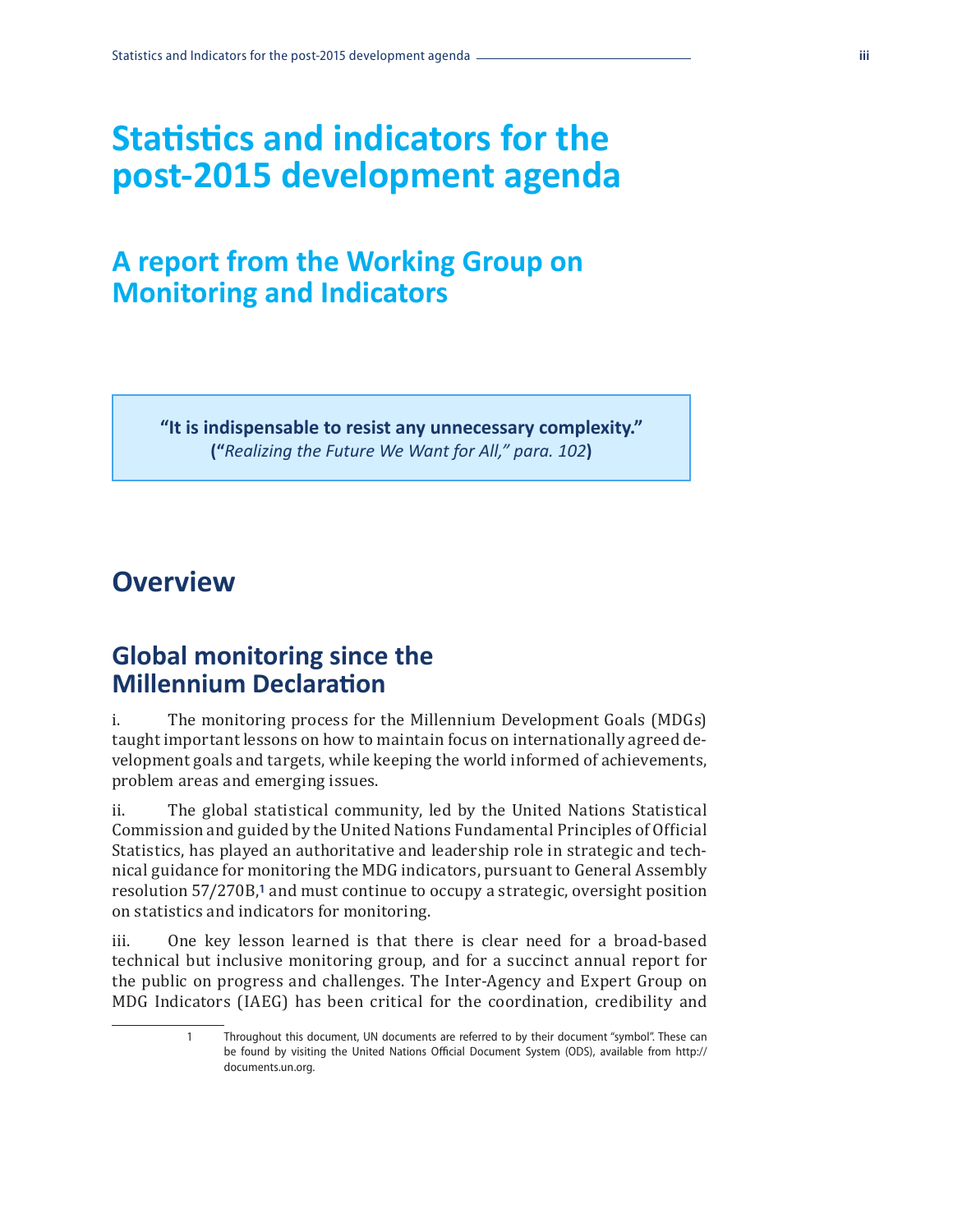sustainability of global monitoring and reporting and should be maintained in some form post-2015.

iv. Another finding has been the importance of investment in country capacities for data collection and reporting, leading to progress in disaggregation as well as towards the development of new indicators.

v. Finally, the monitoring process has brought to the fore the necessity of having well-defined, objectively measurable indicators that can be used to track progress across countries and be aggregated to represent regional and global trends.

## **Numerical target-setting**

vi. While goals themselves may be aspirational, numerical targets should balance ambition with realism. They should challenge preconceptions of what is possible to achieve, and inspire concerted public efforts to meet them within a reasonable time period. They should be results-oriented in terms of wellbeing and sustainability, and sufficiently specific so as to clearly relate to public and policy concerns.

vii. Numerical targets should reflect a clear consensus and understanding of objectives among policymakers, civil society and the public.

viii. To be effective, global development targets need to be specified in clear, concise, and objectively measurable terms. They should specify an easy-to-understand numerical scale for measurement and be capable of aggregation to represent global and regional trends.

ix. Global targets are agreed at the global level for global monitoring. It is up to each country to determine its own targets, consistent with its own comprehensive, broad-based development agendas. Assistance to countries for this purpose should be part of the new global development agenda.

#### **Integrating population dynamics in target-setting**

x. Forward-looking development targets must factor in the need to improve the living conditions of a growing global population over the next decades. Target-setting and indicators must be informed by population data and projections, for example targets on employment and social protection. Targets must take into account growing populations and changing age compositions. Targets must also account for population mobility, growth of cities and changes in the spatial distribution of people—in coastal and other regions vulnerable to climate change, for example.

## **Criteria for indicators**

xi. Indicators of progress towards targets may take various forms; changes in rates, ratios, percentages and differences are the most common.

Indicators should be mainly "outcome" indicators to keep the focus on long-term results. They should be clearly linked to the targets, measurable over time using data collected in countries in a cost-effective and practical manner, helpful in informing policy, and clear and easy to communicate to the general public and civil society.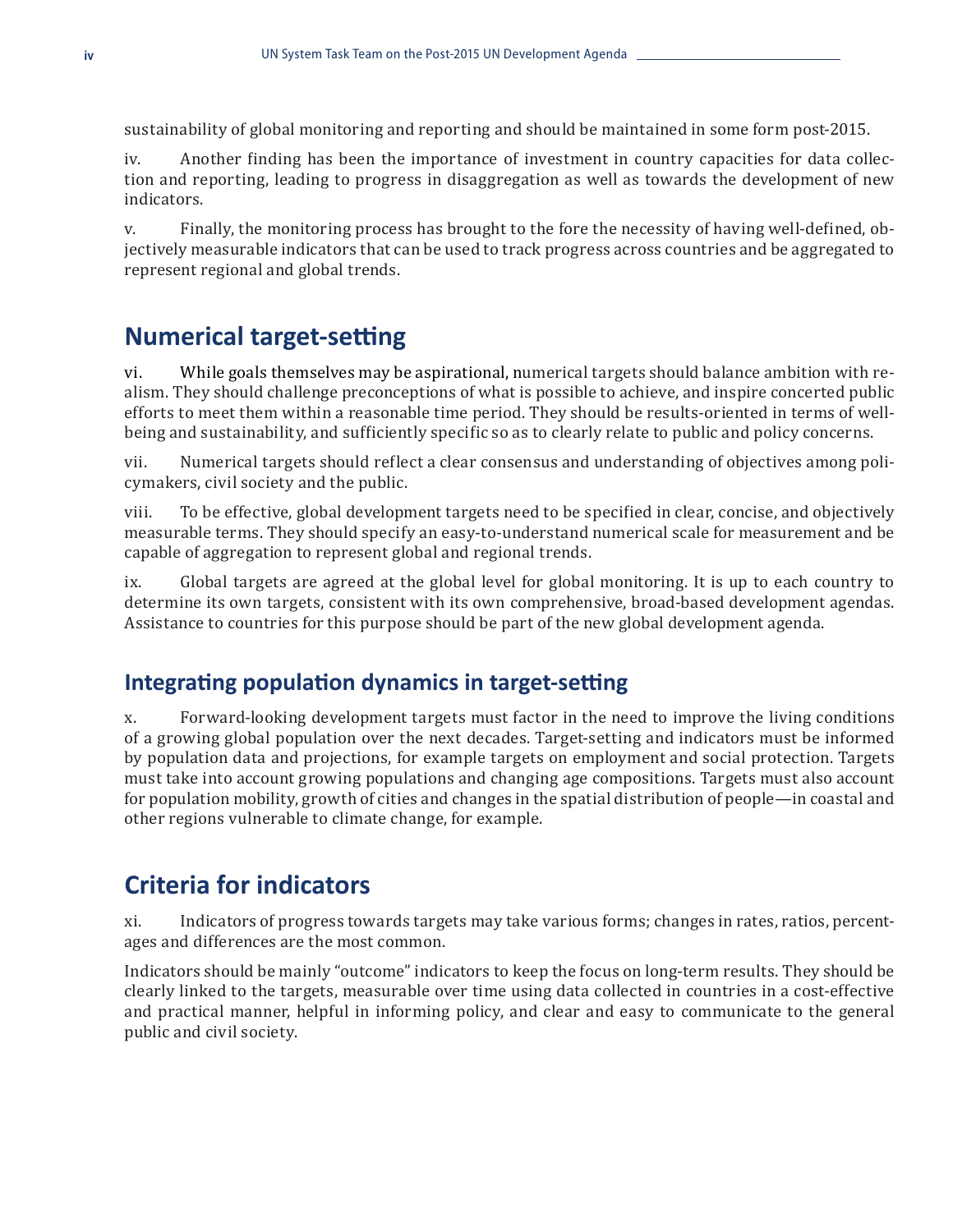xii. Capacity or potential capacity for data collection and analysis to support the indicator must exist at both national and international levels.

xiii. Time scales and benchmark dates for targets and indicators should take account of the rates of change currently observed and the present and potential availability of data to measure and compare levels and trends. When indicators are used to show which data coverage is still incomplete, the time and resources needed to implement new national and international statistical infrastructure should be specified.

xiv. The number of indicators for global monitoring should be kept strictly limited. The development of indicators and indicators to support national monitoring should fit within and not distort countries' own statistical development strategies. Indicators for national monitoring should also be limited in number and consistent with internationally agreed standards and, to the extent possible, with definitions used in each country.

xv. High priority must be given to continuity and consistency over time of statistics to be used for indicators and to their scientific and technical soundness, using international guidelines and standards and subject to peer review for indicators and data sources. Small-scale and ad hoc statistical sources which have not been tested over time cannot be relied on for trend analysis or representativeness.

xvi. Innovation is critical in developing new topics and methods of data collection. Application of innovation must be based on adequate testing in countries, and necessary national and international support, time and resources must be allocated to develop new programmes.

xvii. MDG indicators have been useful tools in analyzing the realization of the social and economic rights conveyed in the Universal Declaration of Human Rights. Methodologies and data have also been developed on issues of civil and political rights, such as personal security, political participation and administration of justice. Target-setting and the formulation of indicators in these fields should be consistent with norms set in international human rights treaties and other country-agreed instruments.

## **Development indicators that go beyond the MDG framework**

#### **Measuring inequalities**

xviii. There has been substantial research and discussion of comprehensive inequality measures based on dispersion, such as the Gini coefficient of distribution, but there is no technical consensus on an appropriate measure which can be calculated across countries to provide a global or regional measure of trends.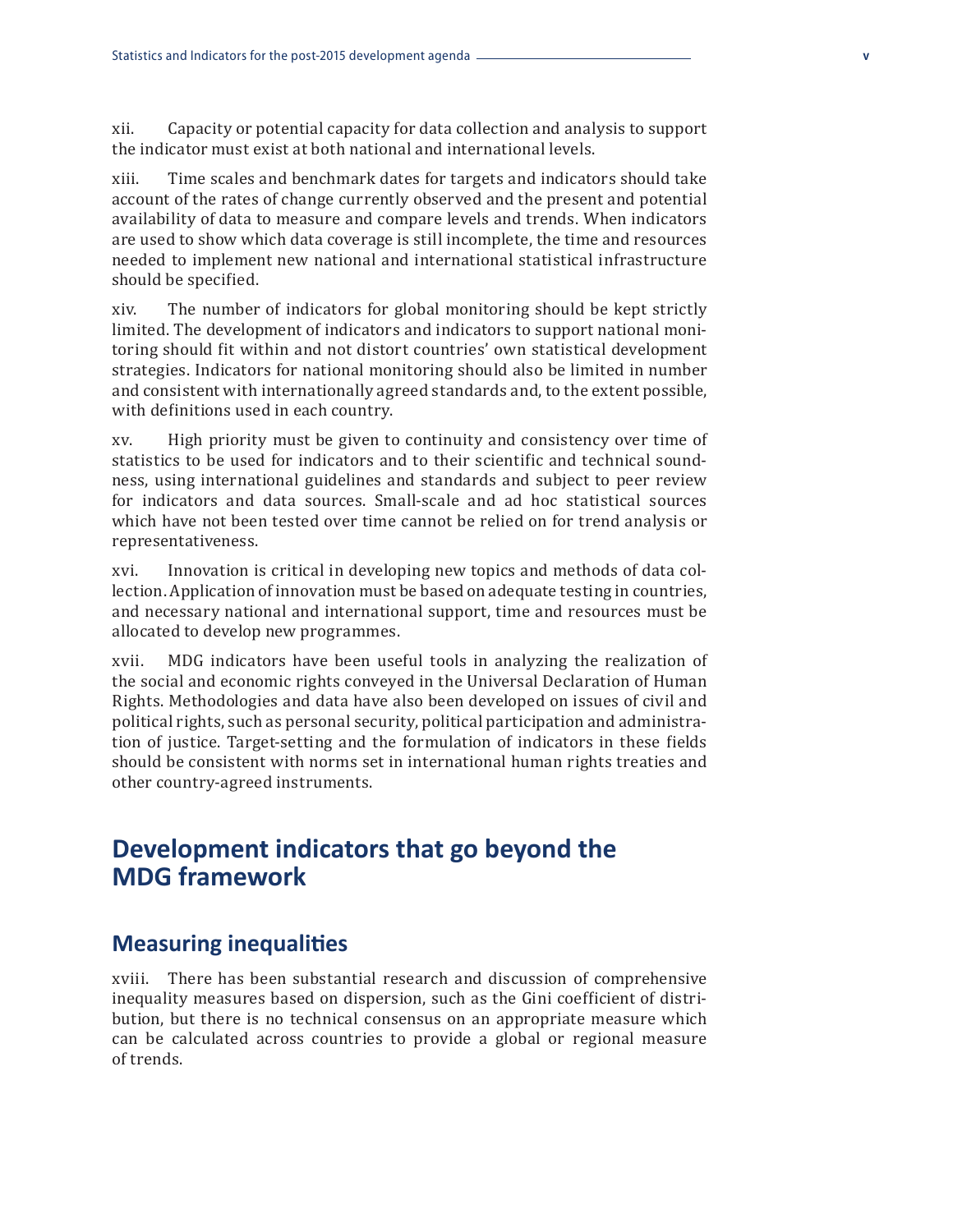xix. Other measures available to measure income and consumption inequality use comparisons of income, consumption or wealth for various quantiles, such as bottom 20 or 40 per cent of the population, top 10, 5 or 1 per cent, and so on, and these can be used over time to show trends. These measures capture many aspects of distribution and trends which are of concern.

#### **Indicators of population groups**

xx. The principle of non-discrimination and equality is enshrined in international human rights instruments adopted by States. This principle supports the need for more systematic statistics to inform on racial discrimination, gender equality, rights of the child, rights of migrant persons, and rights of persons with disabilities, as well as statistics on other vulnerable populations which may be excluded from mainstream sources of indicators such as household surveys.

xxi. Indicators should be disaggregated to the extent possible by wealth quintile, geographical location, sex, rural/urban, and other relevant characteristics to track progress in addressing inequalities. However, data by sex are not meant to replace specific indicators that will address gender equality and women's empowerment.

#### **Indicators linking sustainability and development**

xxii. Natural resource concerns appropriate for global monitoring have been established in the outcomes of the global environment conferences and in treaties and international agreements related to the environment. These include the sustainability of forests, land and soil, water supply, oceans, coastal zones, land and water species and stocks, genetic resources, atmosphere and climate change and ecosystems. A genuine commitment to sustainability requires indicators that track increased efficiency in resource use and measure progress towards defined targets.

xxiii. Goals that integrate social, environmental and economic objectives for sustainable development pose new challenges for monitoring and assessment. xxiv. Sustainability indicators should form a subset of poverty-socialenvironment indicators and be part of an integrated monitoring programme post-2015.

xxv. Some basic indicators for assessing sustainability are now available for many countries. These include population size, age structure and geographical location including projections, employment growth, consumption, energy consumption and  $CO_2$  emissions per capita and per unit of gross domestic product, investment in research and applied technology in energy consumption and CO<sub>2</sub> emissions, intensity and productivity of land and energy use in agriculture and aquaculture, bio capacity, and value of ecological services.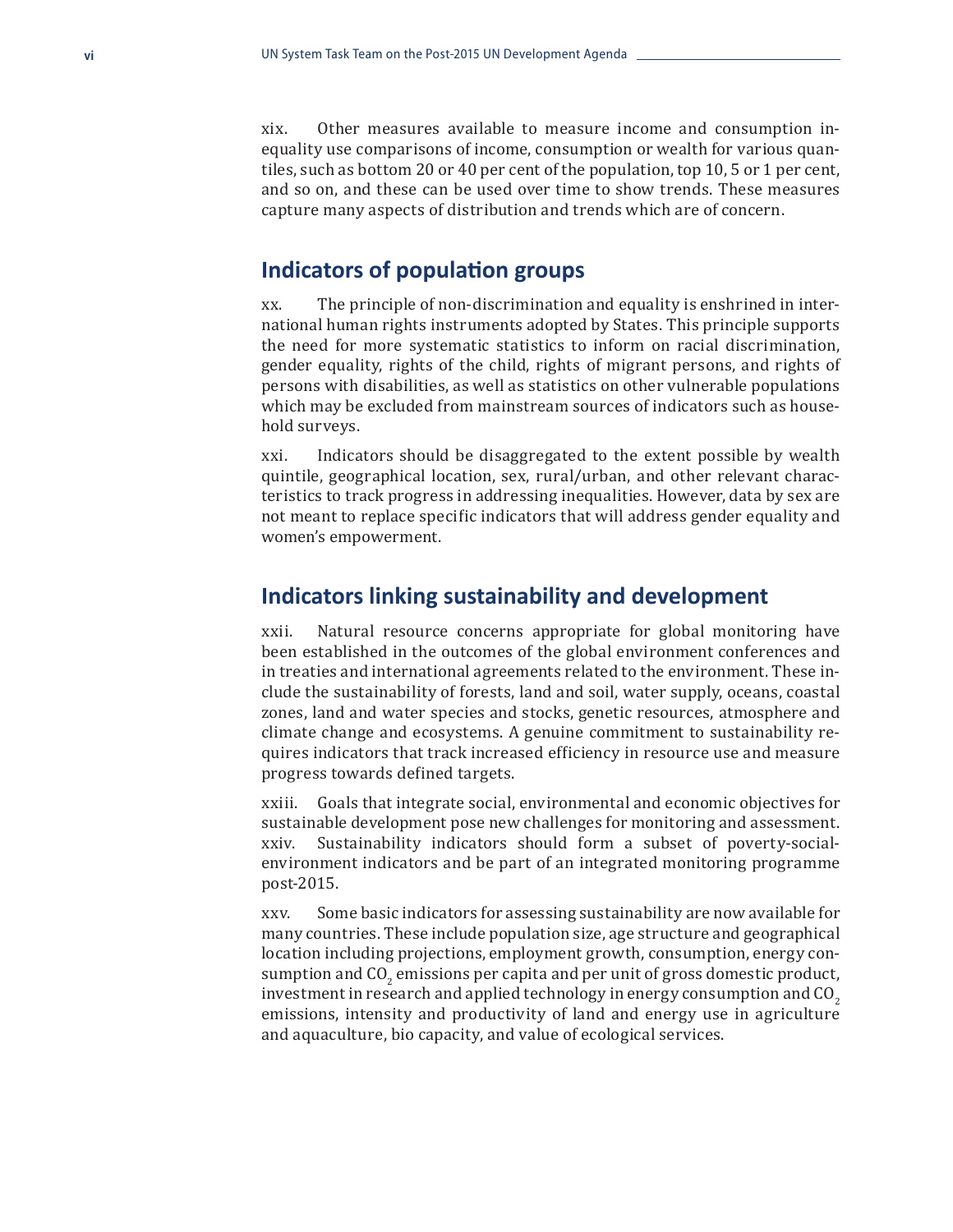xxvi. In order to integrate social, economic and natural resources targets with sustainability indicators, balance and tradeoffs in development, investment, natural resources and sustainability objectives must be taken into account in targeting sustainability to 2050 and beyond.

## **Subjective indicators of well-being**

xxvii. Objective data on development can be supplemented by subjective indicators of well-being to provide a fuller picture, for example, regarding inclusive political processes, access to justice, corruption, peacebuilding, equitable social services, victimization, safety and security, health and work satisfaction.

xxviii. Surveys of population attitudes, expectations and satisfaction are wellestablished practice in studies conducted by research institutions and in the private sector in developed and many developing countries, in some cases in partnership with inter-governmental organizations. In official statistics there is growing interest in such measures but in developing countries especially, these series are usually privately sourced and have mostly not been taken up by national statistical services.

#### **Composite indexes**

xxix. Composite indexes comprised of several measures with different numeric scales are widely used for comparisons and trends, advocacy and as an intuitively appealing single measure of a complex concept but are controversial among official statisticians because they can lack a satisfactory theoretical basis for the selection of the component indicators and weights. They may also require estimates for missing data for one or more of the components, which undermines their transparency and accountability.

#### **Indicators of governance, rule of law, peacebuilding, violence and conflict, human rights**

xxx. Growing interest in quantitative measures of governance, rule of law, peacebuilding, violence and conflict and human rights at national and international levels has fostered a large number of data initiatives among official and non-official data producers. Work on standardization and harmonization of concepts and methods now underway provides a strong foundation for numerical target-setting and subsequent selection of indicators.

xxxi. Basic standard methodologies have been developed for example for victimization surveys, violence against women, homicide, mortality statistics by cause of death, human rights, rule of law, and there is considerable ongoing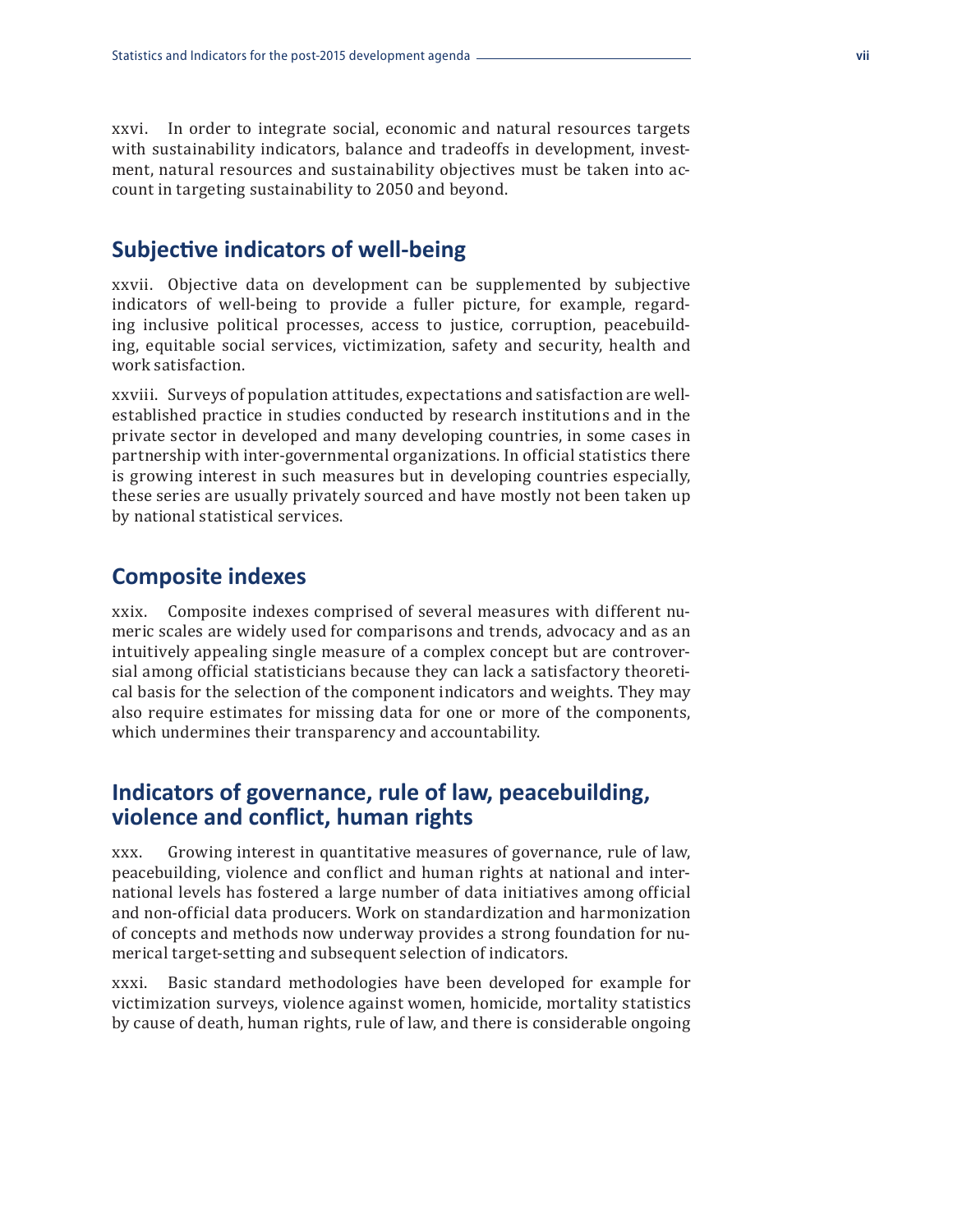data development on governance (for example, election statistics, transparency and corruption, and business climate), security and violence, crime and criminal justice, which could be drawn on for numerical target setting.

## **Technology-based innovations in data collection and indicators**

xxxii. Access to new technologies is important to ensure full participation by all segments of the population in new opportunities in, for example, employment, education, health, governance and peacebuilding.

xxxiii. Internet, mobile and geographical coding technologies are rapidly changing the ways in which national and international statistical services collect, process and disseminate statistics. Working within the limitations of financing, human resource skills and legal responsibilities for data quality and confidentiality, statistical services are responding to these opportunities to work more efficiently and productively.

## **National capacities in statistics and indicators**

xxxiv. It is fundamental that the international data compilation for global monitoring be based to the greatest extent possible on official statistics produced by national services, and assistance be made available to national services as needed to produce their development statistics and indicators.

xxxv. Developing countries continue to need assistance in improving their statistical systems so as to measure their development progress, participate effectively in their national monitoring programmes and help guide policy. A target for achieving sound statistical systems is needed to further support capacity development for basic statistics and analysis in these countries.

xxxvi. Where new topics and new approaches to development indicators are agreed for inclusion in the post-2015 framework, cost implications and data quality and continuity must be considered. It will be essential to identify new resources to support the needed data collection in countries and compilation and well-documented dissemination in the responsible agencies. New work will also have to be undertaken on a step-by-step basis so that national skill pools and managerial capacities are not overwhelmed.

xxxvii. While national capacities have developed substantially since the MDG framework and indicators were established in 2001, with considerable new international support provided for the development of national statistics, more work and resources are still needed to ensure full completion of and follow-up on the MDG agenda.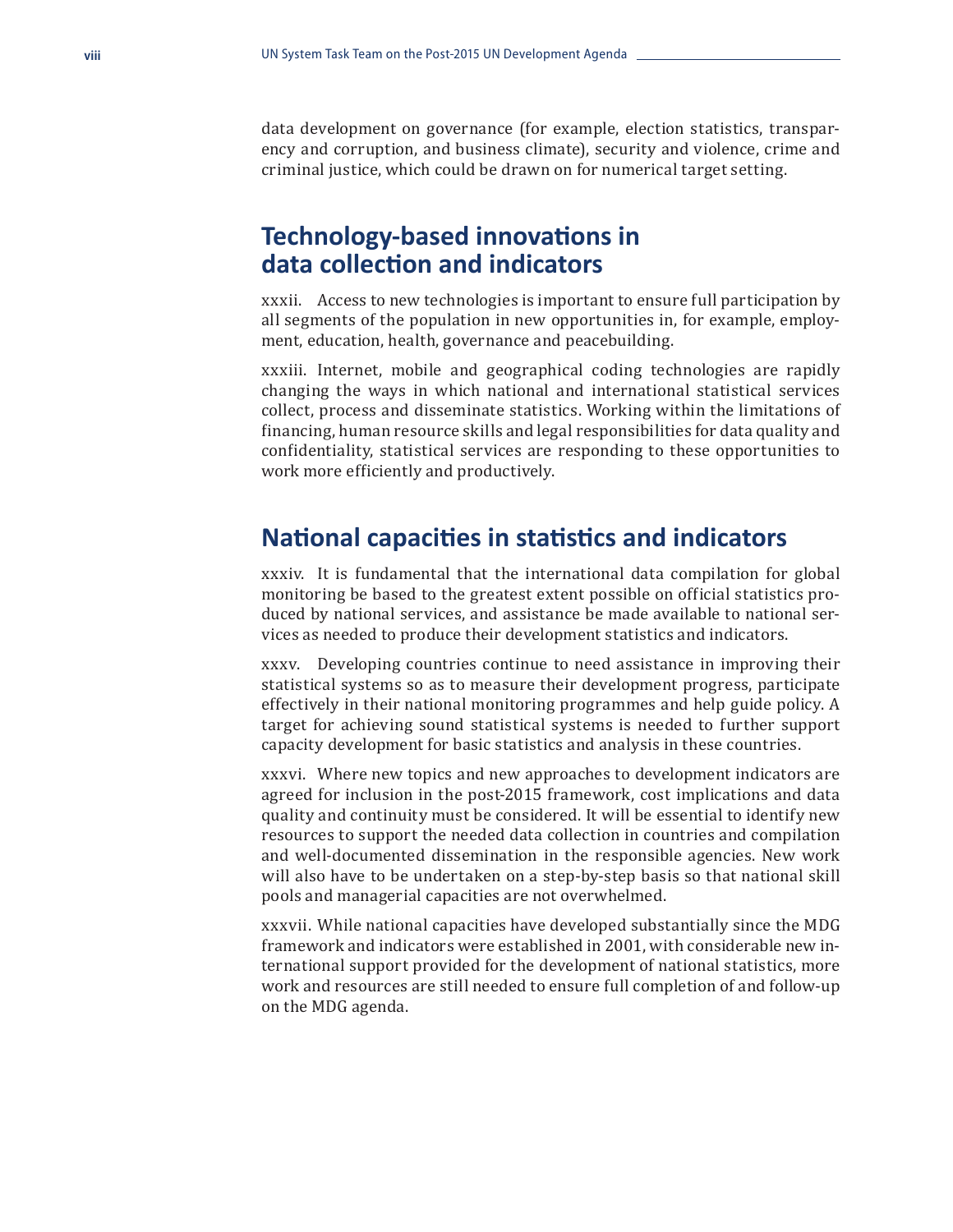#### **Gaps in national capacities**

xxxviii. At the national level, some significant gaps have been identified in many if not most developing countries with respect to both the MDG framework and new fields under discussion, some of which are listed below.

#### **Countries with special needs**

xxxix. Most of the conflict and fragile countries—such as the g7+ members as well as the least developed and landlocked countries and small island developing States—continue to have significant problems in supporting many ongoing basic data collection programmes and dissemination, in adapting international methodologies to national circumstances and in developing programmes in new fields such as environment and natural resources.

xl. A concerted effort is needed if these countries are to achieve more effective national statistical services capable of implementing basic development monitoring statistics programmes in the next decade.

#### **Vital statistics**

xli. Reliable and comprehensive civil registration systems are a basic component of good governance and are essential for the production of vital statistics and of many health and population indicators. Vital statistics on births, deaths and cause of death have greatly expanded in coverage in the last decade in the middle-income developing countries but are still inadequate to support many needed indicators, particularly key health indicators such as maternal mortality and deaths from malaria and other critical diseases. In the lower-income developing countries, in spite of rapid increases in literacy and urbanization, coverage is particularly weak. A focused programme of support to improve these statistics will be essential to strengthening basic statistics for post-2015 indicators in many fields.

#### **Coordination and harmonization of household surveys**

xlii. Countries are making increasing use of household surveys as one of the most comprehensive sources for data on mortality, fertility and family planning, education, access to water and sanitation, use of preventive measures for major diseases, and other important topics in the development agenda. However, currently available data on household income and consumption are inadequate in many developing countries to support reliable and timely indicators on poverty and inequality, especially for time series and international comparisons. Nor can they readily be used to measure interlinkages of poverty with issues measured through other surveys, such as those focusing on health, population, sustainable development, employment and hunger. A strong collaborative effort among concerned agencies and countries is needed to harmonize agreed international recommendations on methodologies and coordinate support, implementation, data collection and analysis in countries.